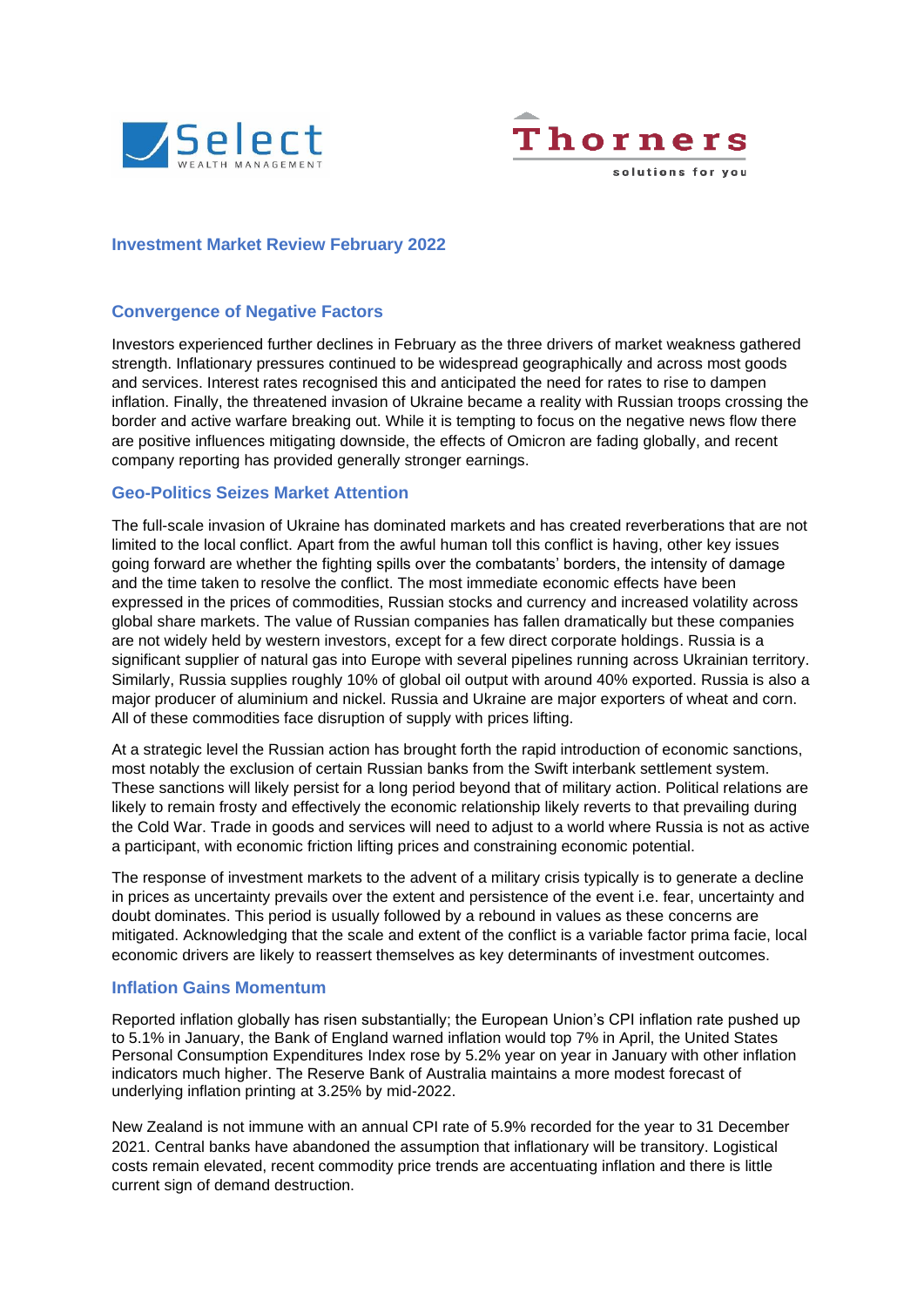These factors tend to suggest that inflation will continue to persist at higher levels than in the past and there is more likelihood of higher inflation expectations becoming anchored.

# **Reset in Interest Rate Outlook**

The effect of higher and more persistent inflation has been to mobilise central bank resolve. The Reserve Bank of New Zealand (RBNZ) was the first to act and has now implemented its third increase in the Official Cash Rate, taking the rate to 1.0%. Moreover, the RBNZ has lifted its forecast of rate increases to 3.3% by mid-2023. Similar action and projections have been made for other central banks, most importantly the US Federal Reserve which is now projected to increase the Federal Funds Rate from March with at least five increases to follow. The debate has shifted from whether base rates increases will occur, to whether increases will be of 0.25% or 0.5%. However, accompanying increasing conviction that short-term rates must increase has been a flattening of the intertest rate; that is, the gap between long-term interest rates and short-term rates has closed.

This interest rate scenario at current inflation rates provides fixed interest investors with strongly negative real returns. Long-term interest rates must rise or the inflation rate fall (or a combination of both factors).

The immediate response to the developing Ukrainian situation has been a flight to the safety of government bonds with bond buyers assuming that the Ukrainian conflict will not be resolved shortterm and inflation pressures are quick to dissipate.

## **Omicron to Peak in New Zealand**

Overseas experience has been that that Omicron has resulted in a rapid rise in infection rates but the wave of infection although steep has peaked after several months. Europe, the United States and Australia have exhibited this pattern. Disruption to normal economic activity over this period has been severe but truncated. New Zealand is expected to follow the same pattern although it is behind other developed countries in its Covid progress. The effects of Covid on business has been mixed depending on the nature of the business. A consumer strike because of self-imposed quarantine may result in the final collapse of some struggling operations. Overall these have tended to be small businesses and larger companies with public shareholdings have coped much better.

Should the Omicron surge prove to be short-lived and subsequently fade, this may presage progressive normalisation in Covid-impacted sectors although the rate of normalisation for example in travel related businesses may not be as rapid as hoped.

#### **Economic Growth and Company Earnings Remain Robust**

Global economic growth has not been undermined thus far by inflation, epidemics or war. US gross domestic product grew by 6.9% (annual) in the last quarter of 2021. Caution needs to be adopted in interpreting the GDP data due to prior period volatility, but the overall trend is positive. The outlook for the US in 2022 currently is more moderate with a consensus projection of 3.8% GDP growth. Higher oil prices and trade disruption will weaken activity versus potential but currently US performance indices continue to be expansionary.

The strength in commodity prices at present is likely to have positive implications for Australian energy and metal producers. Rio Tinto, having already had the tailwind of iron ore prices, is a significant aluminium producer with 14 smelters. Australia is a major source of Liquefied Natural Gas (LNG) imports into Asia. These gains will translate directly into corporate earnings. New Zealand's soft commodities are also experiencing price strength, with dairy products a beneficiary of rising grain prices which is supportive for demand in New Zealand as a whole. The most recently reported earnings season has reflected generally supportive conditions. Approximately 67% of Australian companies reporting increased profits, above the 60% long-term average.

75% of companies in the S&P 500 in the recent quarterly reporting recorded earnings beats. In New Zealand over 40% of reporting companies had earnings expectations upgraded by broker Jarden. This has had the effect of improving the overall market valuation metrics.